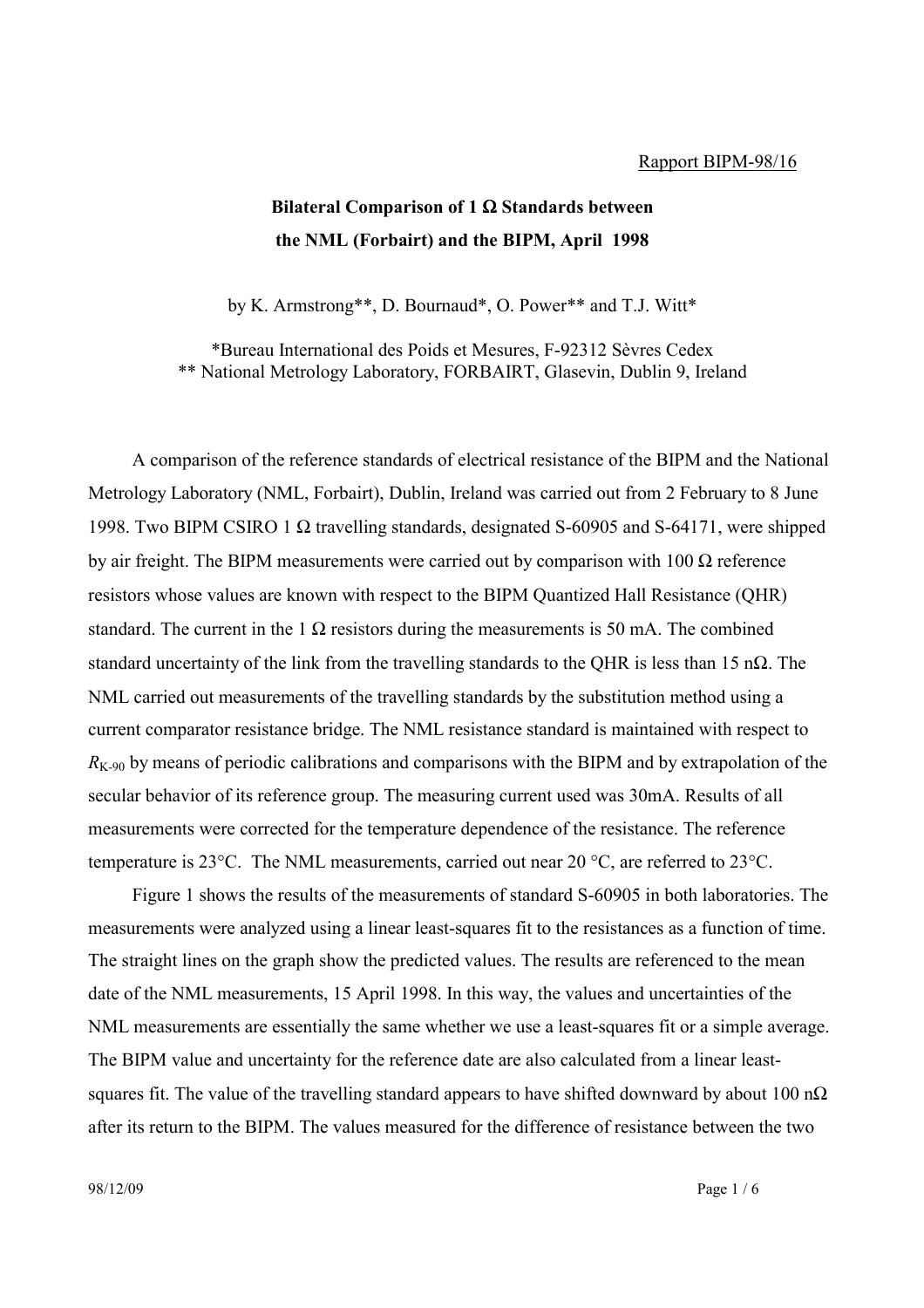travelling standards indicates that this occurred after the NML measurements. We have therefore retained only the results of the BIPM measurements made *before* shipment to calculate the final result. Figure 2 shows the results for this standard if the return measurements at the BIPM were retained. Figure 3 shows the results for travelling standard S-64171.

Table 1 lists the results of the 1  $\Omega$  comparison and the component uncertainty contributions. In combining the uncertainties we apply the usual method of combining variances to calculate the uncertainty of the mean value of the result. Thus, the final result is calculated from the mean of the results from each travelling standard. Its type A variance is the sum of the type A variances of the travelling standards divided by the square of the number of travelling standards. The total variance is the sum of 1) the type A variance, 2) the type B variances and 3) the variance deduced from the transfer uncertainty.

The final results of the comparison are presented as the difference between the value assigned to a 1  $\Omega$  standard by the NML,  $R_{NMI}$ , and that assigned by the BIPM,  $R_{BIPM}$ , on the reference date. The result is

at 1  $\Omega$ :  $R_{\text{NML}}$  -  $R_{\text{BIPM}}$  = 0.03  $\mu\Omega$ ;  $u_c$  = 0.2  $\mu\Omega$  on 1998/04/15,

where  $u_c$  is the combined type A and type B standard uncertainty from both laboratories.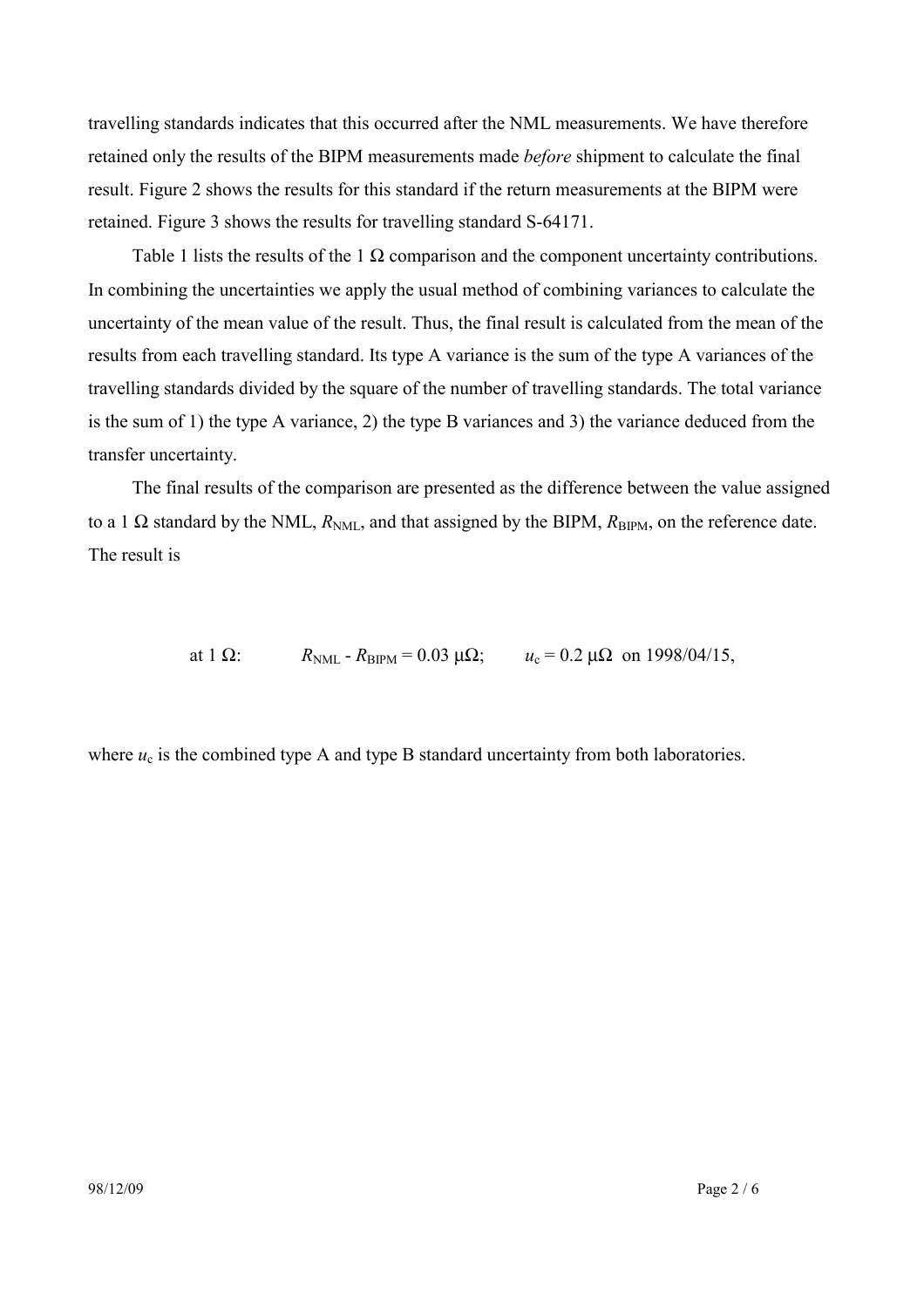

Figure 1. Results of the measurements of S-60905 including only the BIPM measurements carried out before shipping the travelling standard. These results were used in the calculation of the final comparison result. The lines represent the linear least-squares fit to the results of each laboratory. The uncertainty bars represent the type A standard uncertainty. The vertical line near the center represents the mean date of the comparison.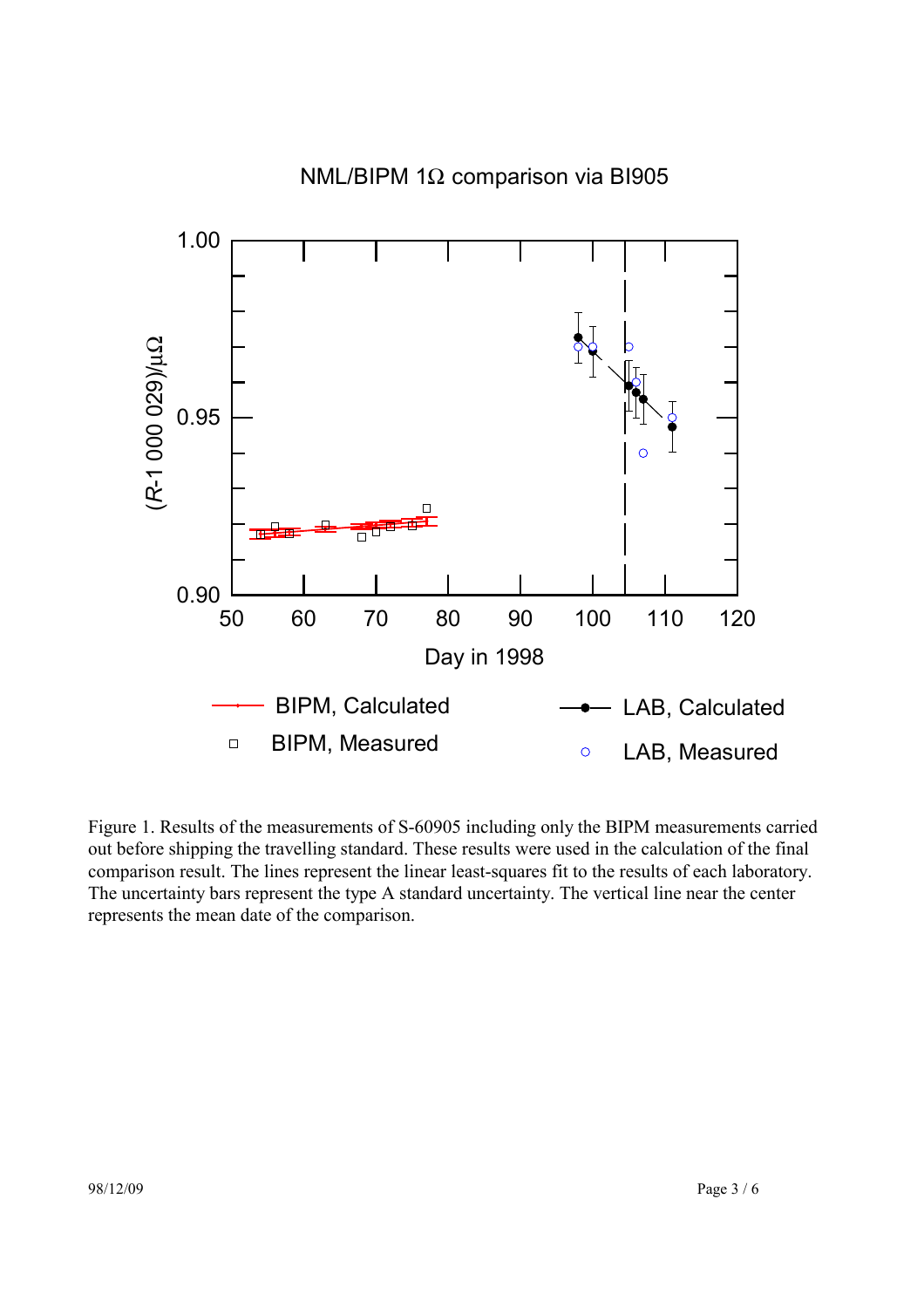

Figure 2. Results of the measurements of S-60905 including the return measurements at the BIPM. These results were not included in the calculation of the final comparison result. The lines represent the linear least-squares fit to the results of each laboratory. The uncertainty bars represent the type A standard uncertainty. The vertical line near the center represents the mean date of the comparison.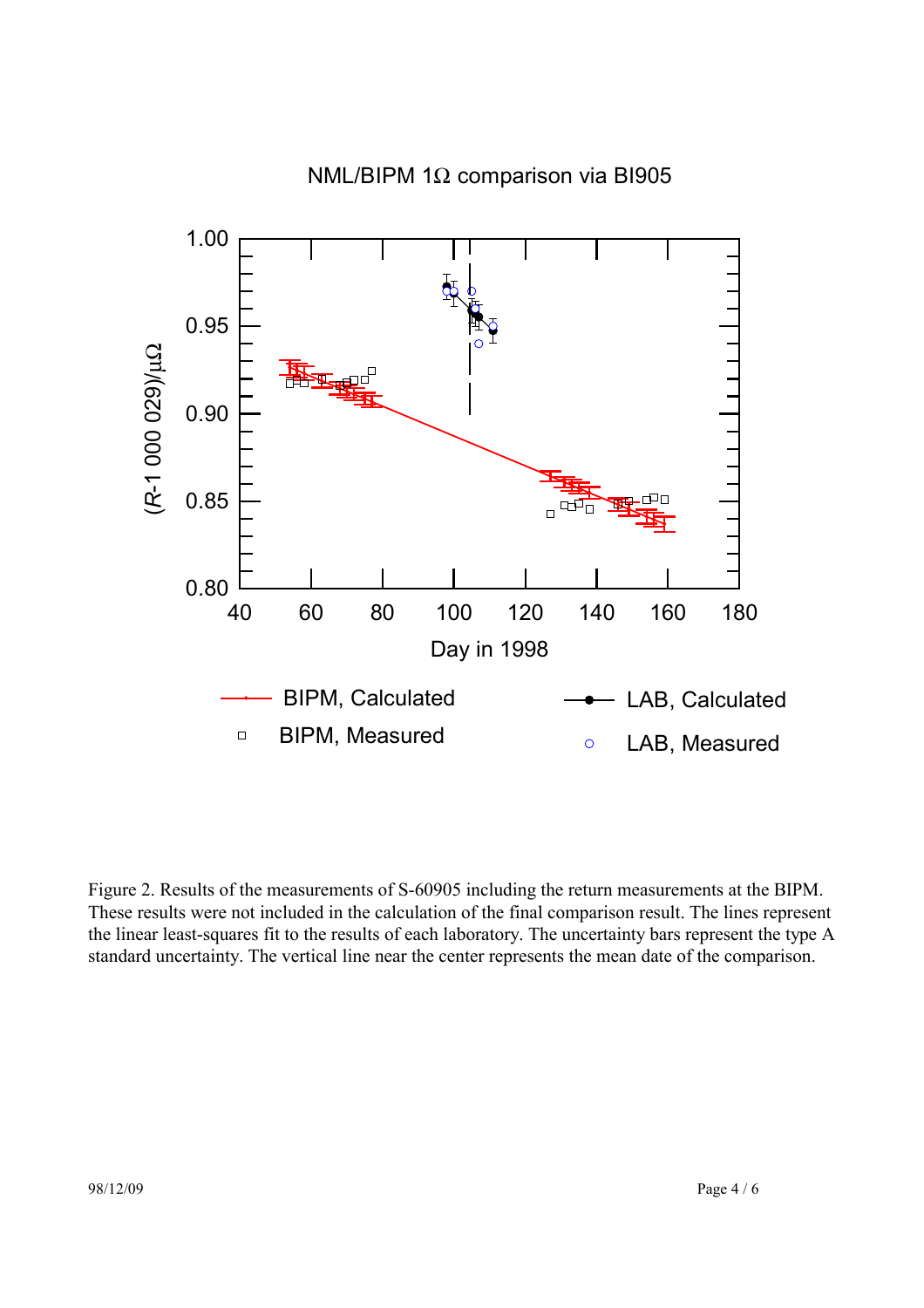

Figure 3. Results of the measurements of S-64171. The lines represent the linear least-squares fit to the results of each laboratory. The curves above and below each line represent the type A standard uncertainty. The vertical line near the center represents the mean date of the comparison.